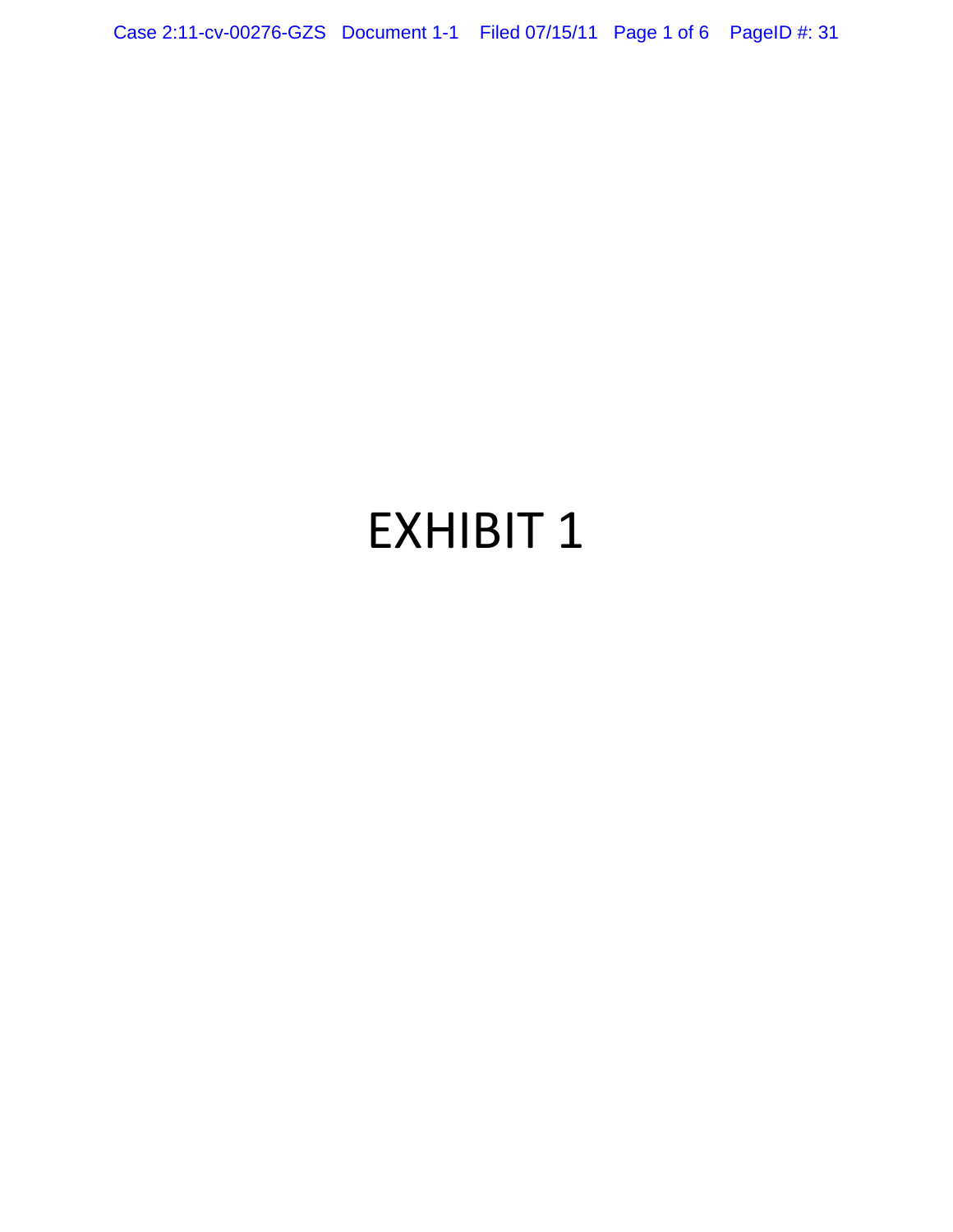$_{\rm 201105}$ ଚଉଦ୍ଧ ନ୍ର 1 $_{\rm 11}$ ଲେ $\gamma$ -ଜ $_{\rm 201}$ ନ୍ତେ $_{\rm 201}$ ନ୍ଦ୍ର ନ୍ୟୁ $_{\rm 201}$   $_{\rm 201}$   $_{\rm 201}$   $_{\rm 201}$   $_{\rm 201}$   $_{\rm 201}$   $_{\rm 201}$   $_{\rm 201}$   $_{\rm 201}$   $_{\rm 201}$   $_{\rm 201}$   $_{\rm 201}$   $_{\rm 201}$   $_{\$ 

## FEDERAL ENERGY REGULATORY COMMISSION

Office of Energy Projects Division of Dam Safety and Inspections - New York Regional Office 19 West 34<sup>th</sup> Street, Suite 400 New York, NY 10001

Telephone No. (212) 273-5900

Fax No. (212) 631-8124

In reply refer to:

P-3418-ME NATDAM # - ME00004 Worumbo Project

Emergency ESA Consultation for Dam Reconstruction

May 4,2011

Mr. Jeff Murphy National Marine Fisheries Service Protected Resources Division Maine Field Station 17 Godfrey Drive, Suite 1 Orono, Maine 04473

Dear Mr. Murphy:

The existing timber crib spillway at the Worumbo Dam is in need of replacement. The attached April 29, 2011 letter from the dam owner conveys the sense of urgency for replacing the existing timber crib spillway with a concrete gravity structure as soon as possible. The existing lOO-year-old-plus timber crib spillway has reached the end of its service life, resulting in a significant probability of failure if construction is delayed to 2012. In terms of impact of failure, when dams fail suddenly, effects are often unpredictable. A failure of the Worumbo Dam would result in significant environmental consequences and could also produce serious public safety consequences and property damage. FERC concurs with the urgency expressed by the owner, and as such, believes that the spillway should be replaced during the construction season this summer. The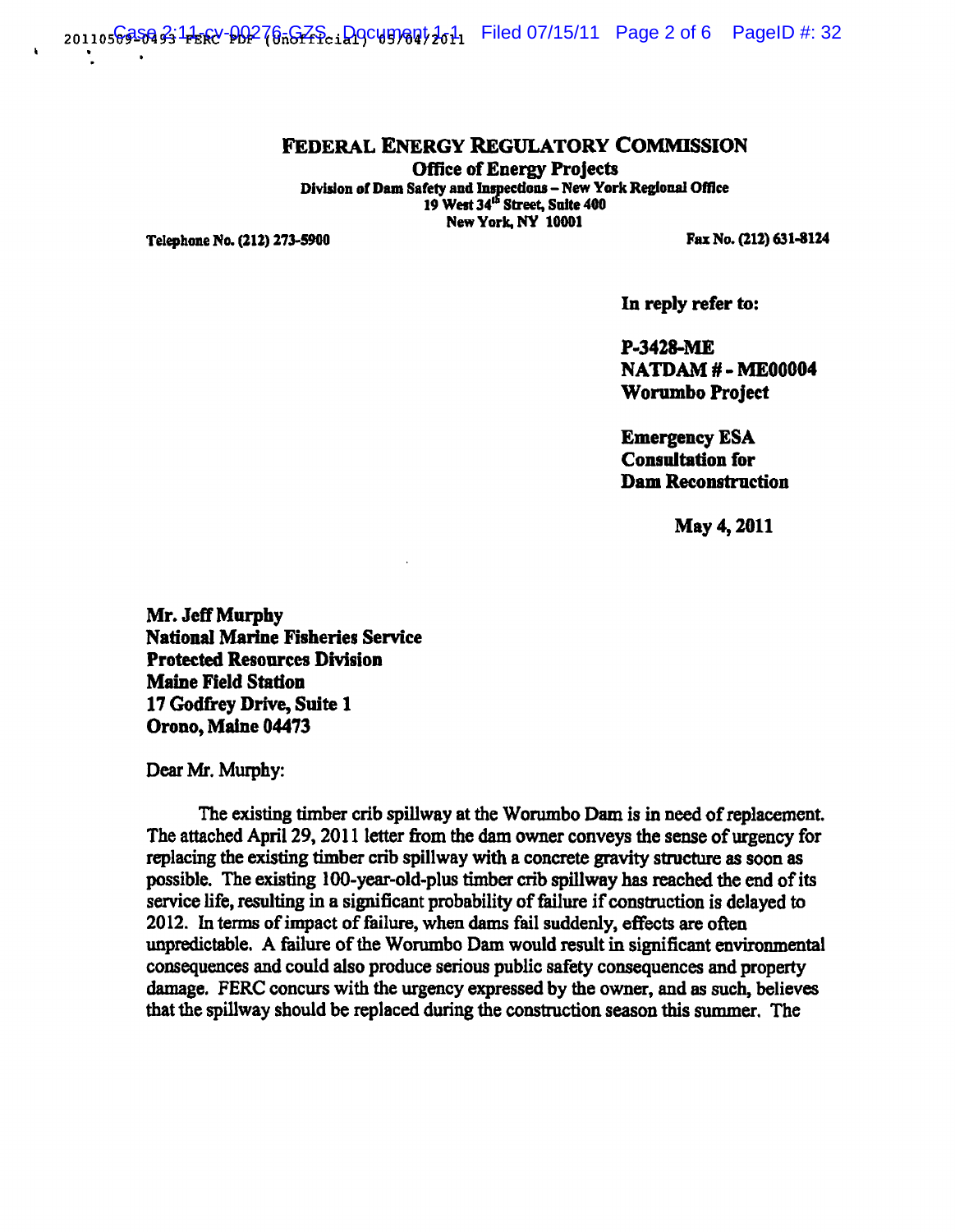*Project No. 3428-ME* -2-

 $\mathbf{r}$ 

Licensee will take all necessary precautions in accordance with agency recommendations to minimize environmental impacts during construction. We understand that the Licensee is in the process of revising the spillway design for the dam to address resource agency concerns, and we anticipate that these plans will be available shortly for review.

In light of the information provided above, and pursuant to a discussion with National Marine Fisheries Service (NMFS) staff on April 28,  $2011<sup>1</sup>$ , we are requesting formal consultation under the Endangered Species Act (ESA) using the emergency consultation procedures specified in NMFS's joint regulations at 50 CFR § 402.05. Emergency consultation is warranted for this project because of the dam safety concerns described above, and because work needed to remedy these concerns must begin by the low water period of the summer of 2011 which is too soon to complete standard formal consultation under the ESA. We look forward to conferring with you as soon as possible in order to identify and schedule the measures necessary to comply with the ESA and to ensure the completion of the necessary dam safety work.

For any questions, please contact Mr. William Atlas at (212) 273-5912 or by email at william.atlas@ferc.gov. or contact Mr. B. Peter Yarrington at (202) 502-6129, or by email at peter.yarrington@ferc.gov.

Your cooperation is appreciated.

Sincerely,

Sincerely,<br> *Leader*<br>Gerald. L. Cross, P.E.

Regional Engineer

Attachment: as noted

cc: Bearl S. Keith **Miller Hydro Group** 148 Middle Street, Suite 506 Portland, ME 04101

> $<sup>1</sup>$  April 28, 2011 teleconference between Commission staff, the licensee's</sup> representative, and Jeff Murpby of the NMFS.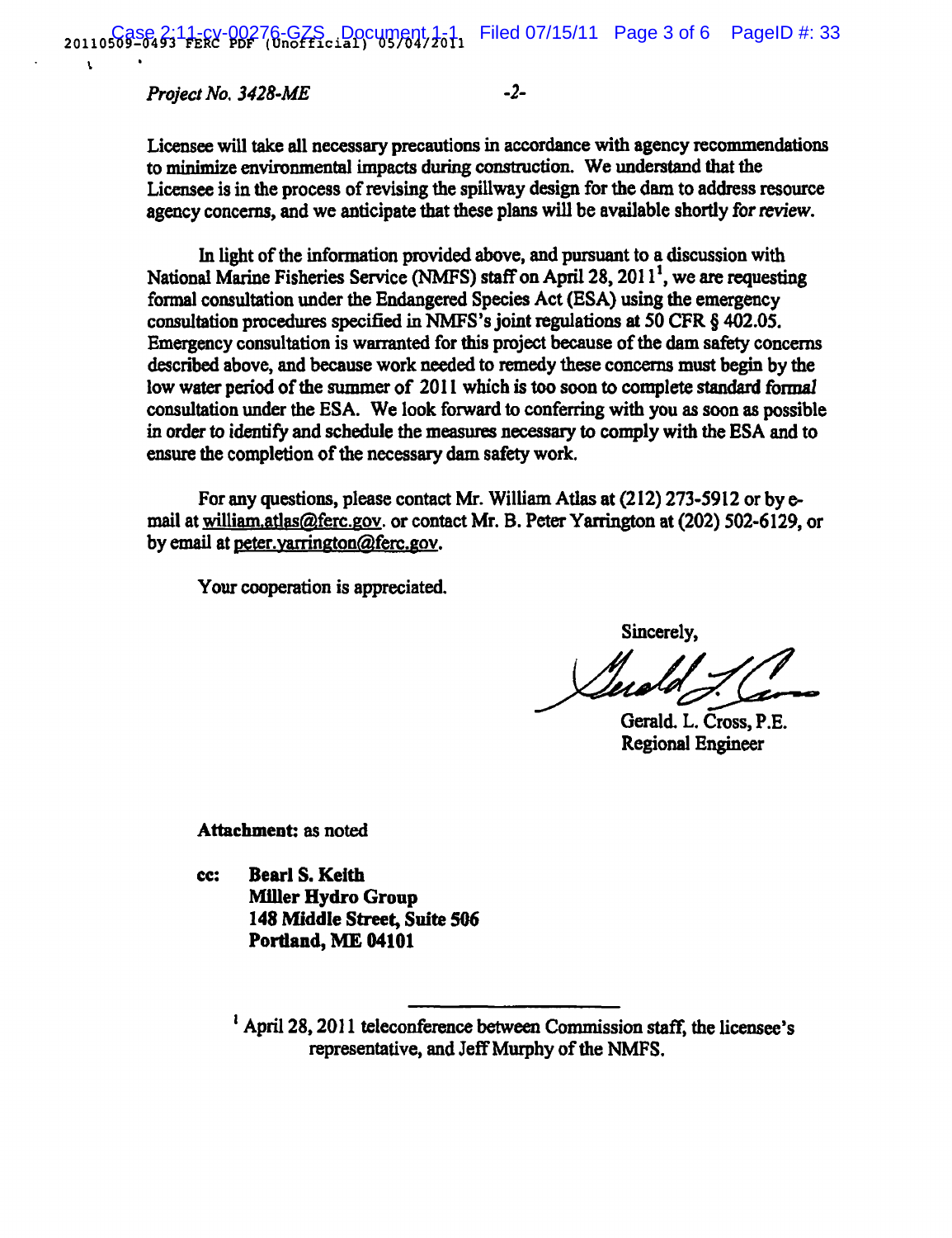## MILLER HYDRO GROUP-

148 Middle Street - Portland, Maine 04101 Tel. (207) 772-6190 - Fax (207) 172-6320

April 29, 2011

Gerald L. Cross, Regional Engineer Office of Energy Projects: Division of Dam Safety and Inspections New York Regional Office 19 West 34th Street Suite 400 New York, NY 10001-3006

Re. Worumbo Crib Dam Replacement, Project 3428-ME

Dear Mr. Cross

In follow-up to our telephone conference of April 28, 2011, Miller Hydro Group (Licensee) for the Worumbo Project would like to begin by thanking all of those participating in this for taking the time and making the effort to come up with a solution that can simultaneously satisfy the requirements of the Endangered Species Act (ESA) and the Licensee's obligations under Part 12 of the Federal Power Act. It is the Licensee's view that it has a responsibility to take all reasonable measures to comply with the terms and conditions of its license for this project, but that its public safety obligations must reach an even higher standard of diligence. The Licensee has concluded that Worumbo crib dam has reached the end of its useful life and needs to be replaced now. While the condition of the dam was not one of failure in progress or imminent failure when we last examined it closely in 2010, we do not know, as of this writing, what conditions will reveal when the 2011 run-off subsides. We can reasonably conclude, however, that the condition will be further deteriorated from what it was in 2010 and that it is impossible to guarantee or even provide reasonable assurance that the dam will not fail if construction is delayed to 2012 or beyond.

In our conference there was some discussion as to the mode of failure and as to what the impacts of such a failure might be. While it is certainly true that this is a low hazard structure, this does not mean that there would be no impact to property. persons, or the environment. The actual impact would be a function of both the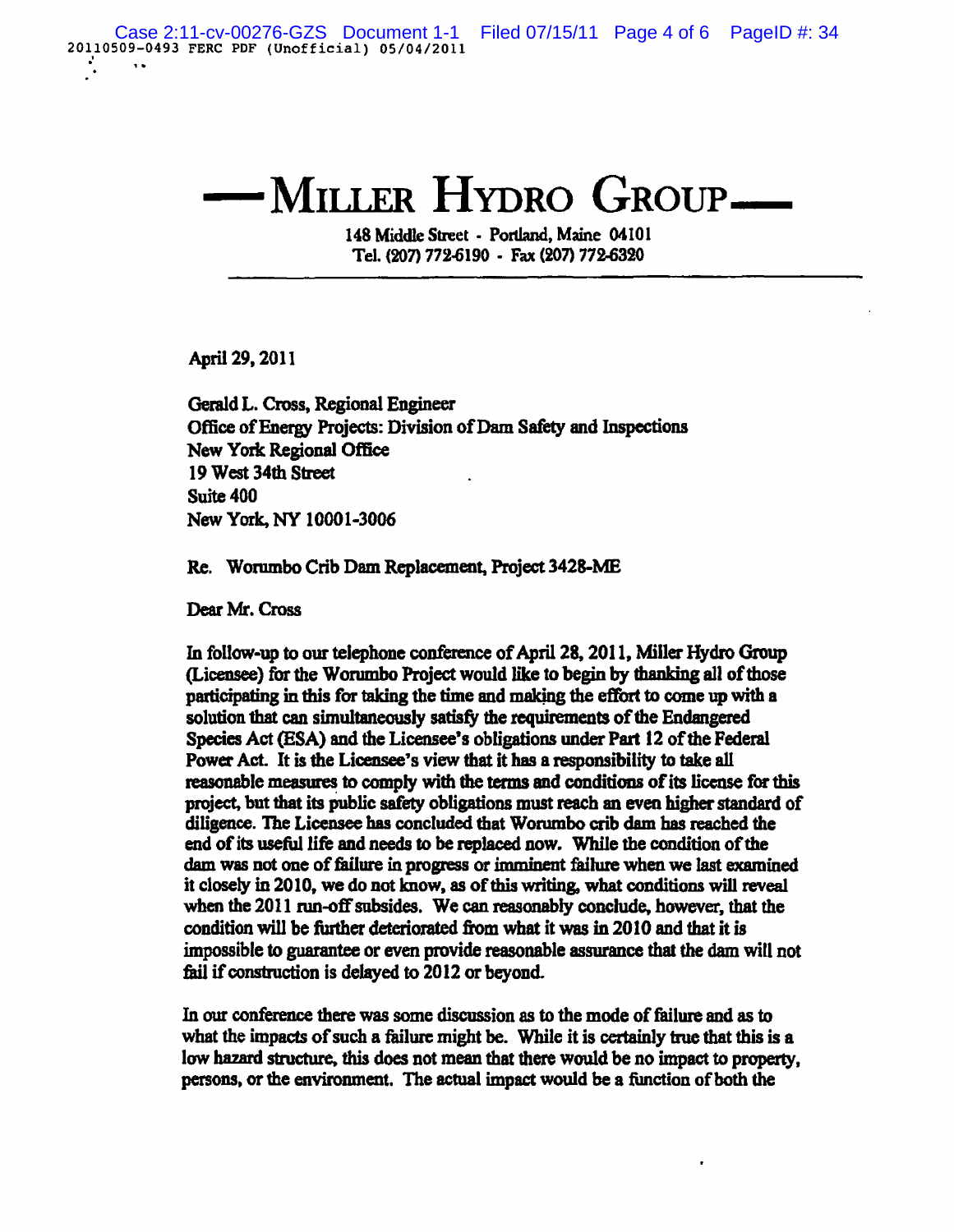mode (speed) of the failure and the timing. If a failure event were to occur slowly during a high water event, then the impact would be to somewhat increase the level of flooding downstream with some impacts to property, but there would probably be limited impact to the environment or persons. On the other hand, *if*  the event were to more closely resemble a "sunny day breach" then there would likely be impact to all three elements. There would be a hazard risk to fisherman or other recreationists in the area downstream of the dam; there would likely be environmentaJ impacts fiom sediment flows; and there would be property impacts to the Project. While it is true that failure modes for crib dams are normally slow and under high flow conditions, we note that this dam contains a significant amount of concrete and we do not believe that it possible to predict with any degree of confidence what the failure mode might be. In the event that we are unable to find a way to undertake this replacement in 2011, the Licensee believes that it would be prudent to close public access in the area downstream of the dam.

It is our hope that we can find a way to accomplish this replacement project in 2011. To that end, the Licensee bas been working as diligently as possible on many fronts. To date, the Licensee has constructed a permanent access to the headpond and received all of the necessary permits or sign-offs from all local and state agencies and Indian tribes. On the federal side, the Licensee bas been in active discussions with the Commission, the Army Corps of Engineers (ACOE), and the National Marine Fisheries Servicc (NMFS). Based upon consultation with ACOE, the Licensee has made various changes to its cofferdam design and believes tbat revised design will satisfy ACOE. Further, it is the Licensee's understanding that the ACOE is only awaiting sign off from NMFS under the ESA to issue the necessary permit. The Licensee has presented its design to NMFS and held various meetings and conversations with NMFS in order to make the structure as friendly to Atlantic salmon as possible and to minimize construction impacts. In brief, the Licensee has made the following modifications to the permanent structure to improve its features for Atlantic salmon: completely . removed the existing center dam and replaced with an ogee structure; modified the crib dam replacement fIashboard configuration to permit concentration of flow for downstream migrants; and created a plunge pool area downstream of the replacement dam to protect downstream migrants. The Licensee will provide this revised design along with the requisite back-up materials to the Commission shortly. To minimize construction impacts the Licensee bas worked with ACOE to reduce the cofferdam quantities and will work with Maine Department of Marine Resources to provide adequate downstream by-pass Bow during the construction period. Other cofferdam activities will be in accordance with ACOE standards that are designed to maximize protection of fishery resources.

Because a significant portion of the river must be coffered off in order to accomplish the work, this project can only be undertaken during the low water